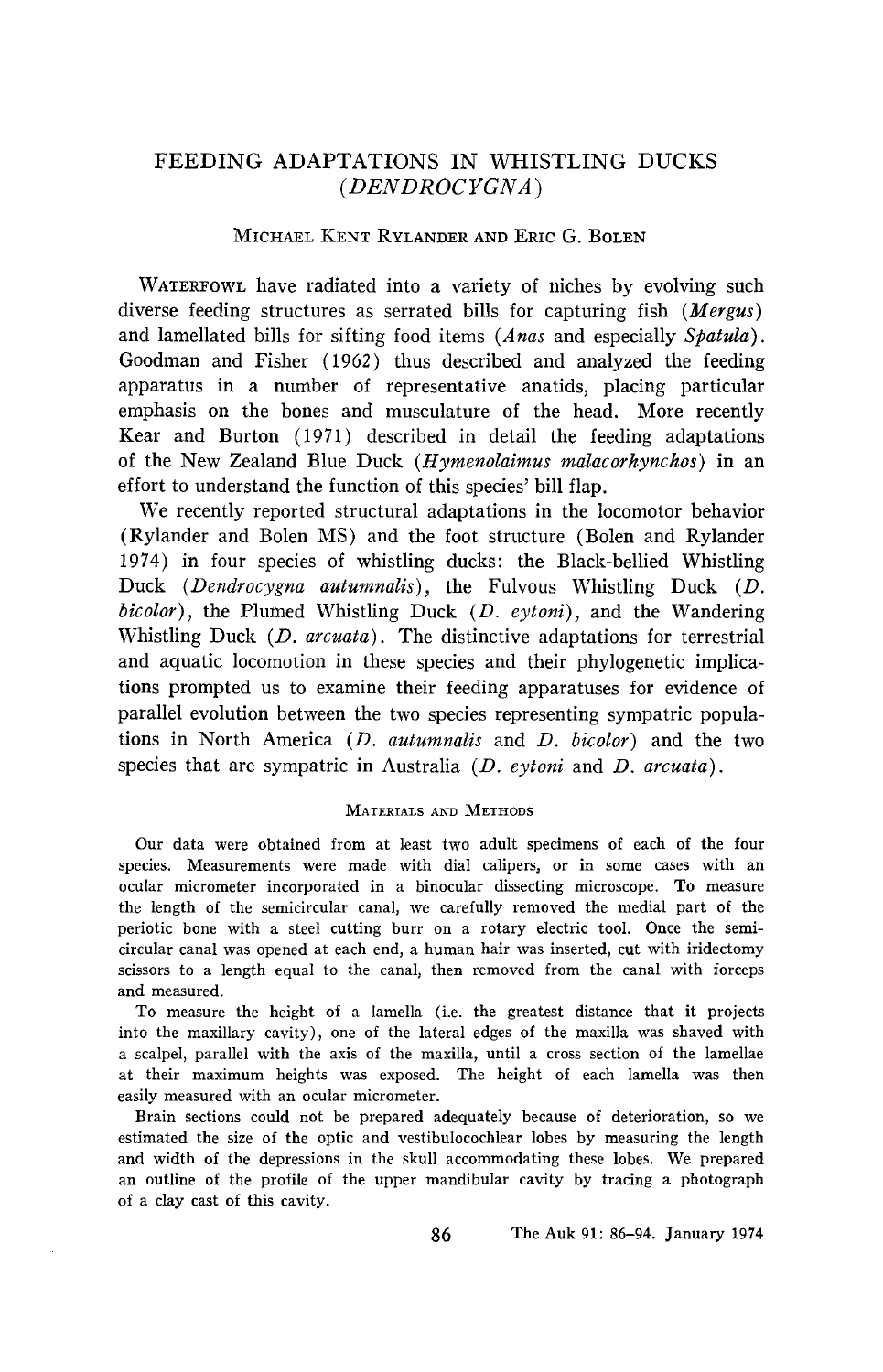

**bicolor** arcuata

**Figure 1. Outlines of whistling duck bill shapes traced from photographs. Note**  the generally parallel-sided outline of *D. eytoni* and *D. autumnalis* and the flared **tips of D. bicolor and D. arcuata.** 

### **RESULTS**

**Our results are summarized in Figures 1-6, which show significant differences among the four species with regard to morphological features normally associated with feeding. On the basis of the features, the four**  species clearly segregate into two sets: (1) *D. autumnalis* and *D. eytoni*, **and (2) D. bicolor and D. arcuata, each set having a representative in Australia and a representative in North America. Moreover, the morpho-**



Figure 2. Nails (frontal view) of *D. autumnalis* (upper left), *D. eytoni* (lower left), *D. bicolor* (upper right), and *D. arcuata* (lower right). Note similarities be**tween the set on the left (grazers) and those on the right (aquatic sievers).**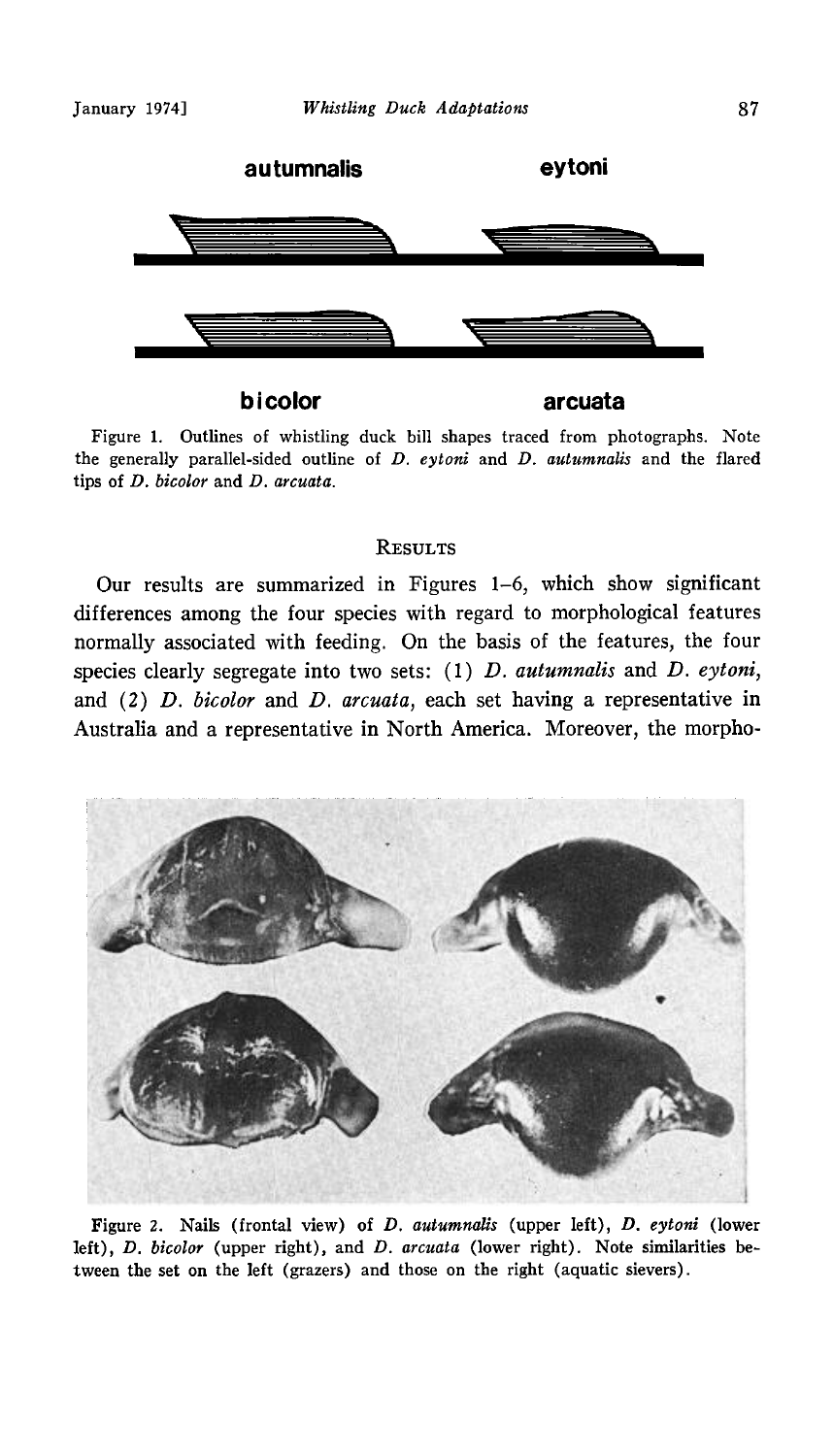

Figure 3. Morphological characters in *D. bicolor* (vertical hatching), *D. autumnalis* **(cross-hatching), D. arcuata (dots), and D. eytoni (horizontal hatching). The**  horizontal marker on the ordinate represents the following values:  $a = 0.5$  mm;  $b = 1.0$  mm;  $c = 2.0$  mm;  $d = 0.5$  mm;  $e = 1$  mm;  $f = 0.4$  mm. These graphs thus indicate (a) the thickness of the epithelium covering the surface of the maxilla; (b) **the thickness of epithelium lining the maxillary cavity; (c) the thickness of the maxillary bone at the midline, beneath the nail; (d) the height (i.e. length) of the lamellae, when viewed in cross section; (e) the height of the lamellae in the**  anterior  $\frac{1}{2}$  of the maxilla only; and (f) the location of the nares, with reference **to Figure 6.**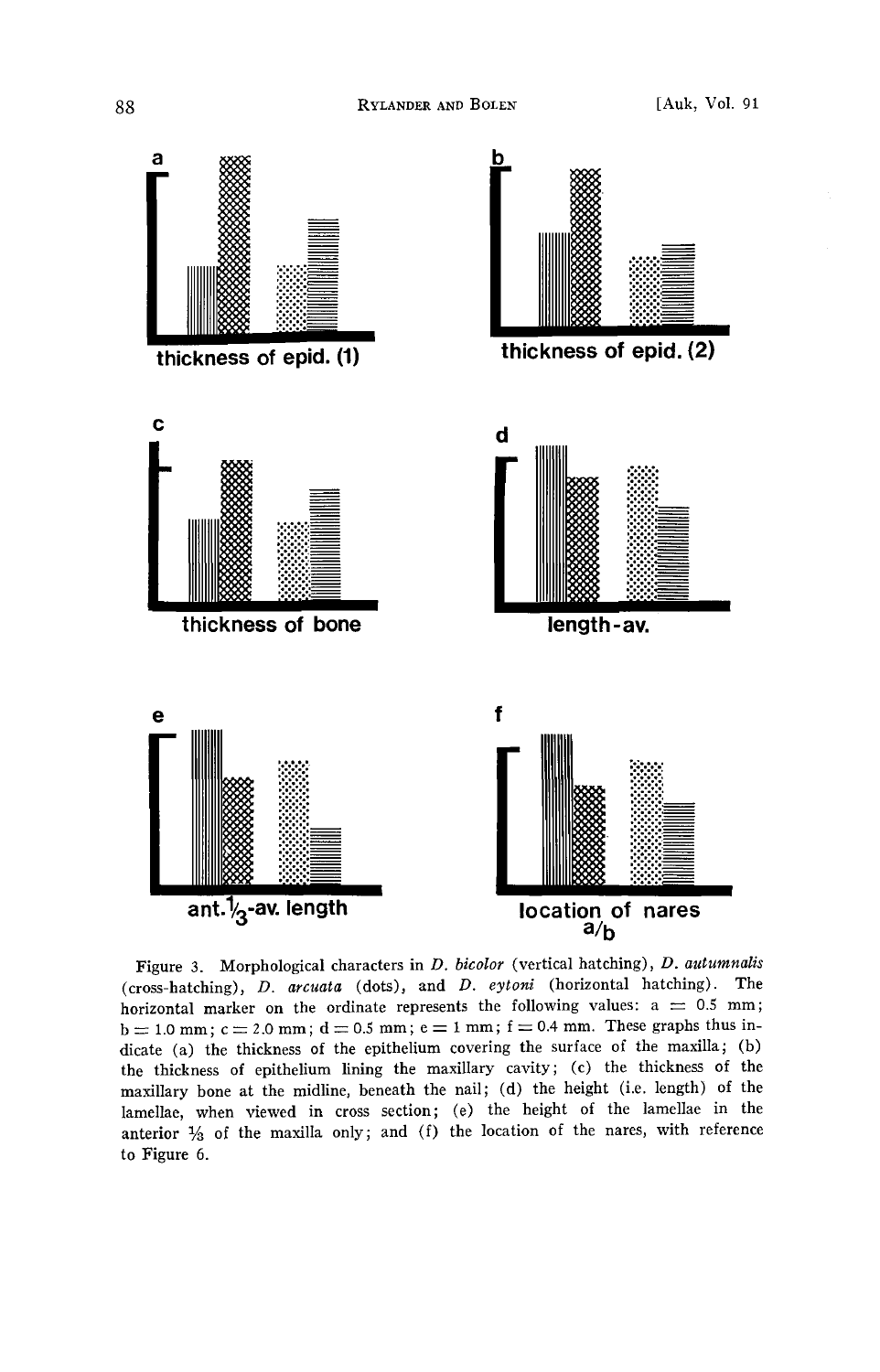**logical data can be related to certain ecological similarities within each set of species.** 

**The first set, D. autumnalis and D. eytoni, primarily graze on land whereas the second set, D. bicolor and D. arcuata, feed almost entirely in the water by means of a sievelike feeding mechanism. The food and feeding habits of the species are contrasted in detail elsewhere (Frith 1967, Bolen and Forsyth 1967, Lavery 1967).** 

Terrestrial grazers.--D. autumnalis and D. eytoni strip vegetation **when grazing and the following structural characters may serve as adaptations for this action: (1) attenuated or at least parallel-sided maxilla (Figure 1); (2) a less pronounced nail (Figure 2); (3) thicker bone and integument at the distal end of the maxilla (Figure 3a, 3b, 3c); (4) relatively large optic and vestibulocochlear lobes (Figure 4c, 4d); (5) more proximal nares (Figures 3f, 6); and (6) a greater angle formed by the axes of the brain and skull (Figures 4f, 6).** 

**Aquatic sievers.--Studies of aquatic feeding in several ducks, not including Dendrocygna, indicate that water is typically drawn into the mouth by a pumping-suction action of the tongue and is then expelled out the side of the bill through the lamellae (see Goodman and Fisher 1962). Thig forms a sieving action that filters out food particles from the water. The following structural characters, when compared in degree of development with the grazing species of each sympatric pair, seemingly represent adaptations in D. bicolor and D. arcuata for the sieve type of feeding: (1) maxilla somewhat flared at the tip (Figure 1); (2) a highly developed nail (Figure 2); (3) a greater average height (i.e. length in cross section) of fhe lamellae especially in the anterior part of the maxilla where seining presumably occurs to a greater extent (Figure 3d, 3e); (4) relatively larger hyoid apparatus (Figure 4a, 4b); (5) a more expansive maxillary cavity distally (Figure 5); and (6) more lamellae along the inner edge of the upper mandible (D. autumalis and D. eytoni possess about 82-85% of the lamellae per mm of tomium length found in aquatic sievers, Table 1).** 

# **DiscussiON**

**All of the characters reported in our study seem related to the expected demands made by the two feeding niches represented by each set of species, even though the biomechanics of grazing and aquatic feeding in waterfowl are not yet clearly understood.** 

**Conceivably the more attenuated maxilla, less pronounced nail, and more highly developed bone and integument at the distal end of the maxilla in the grazing species are important adaptations for meeting the mechanical demands of grazing.**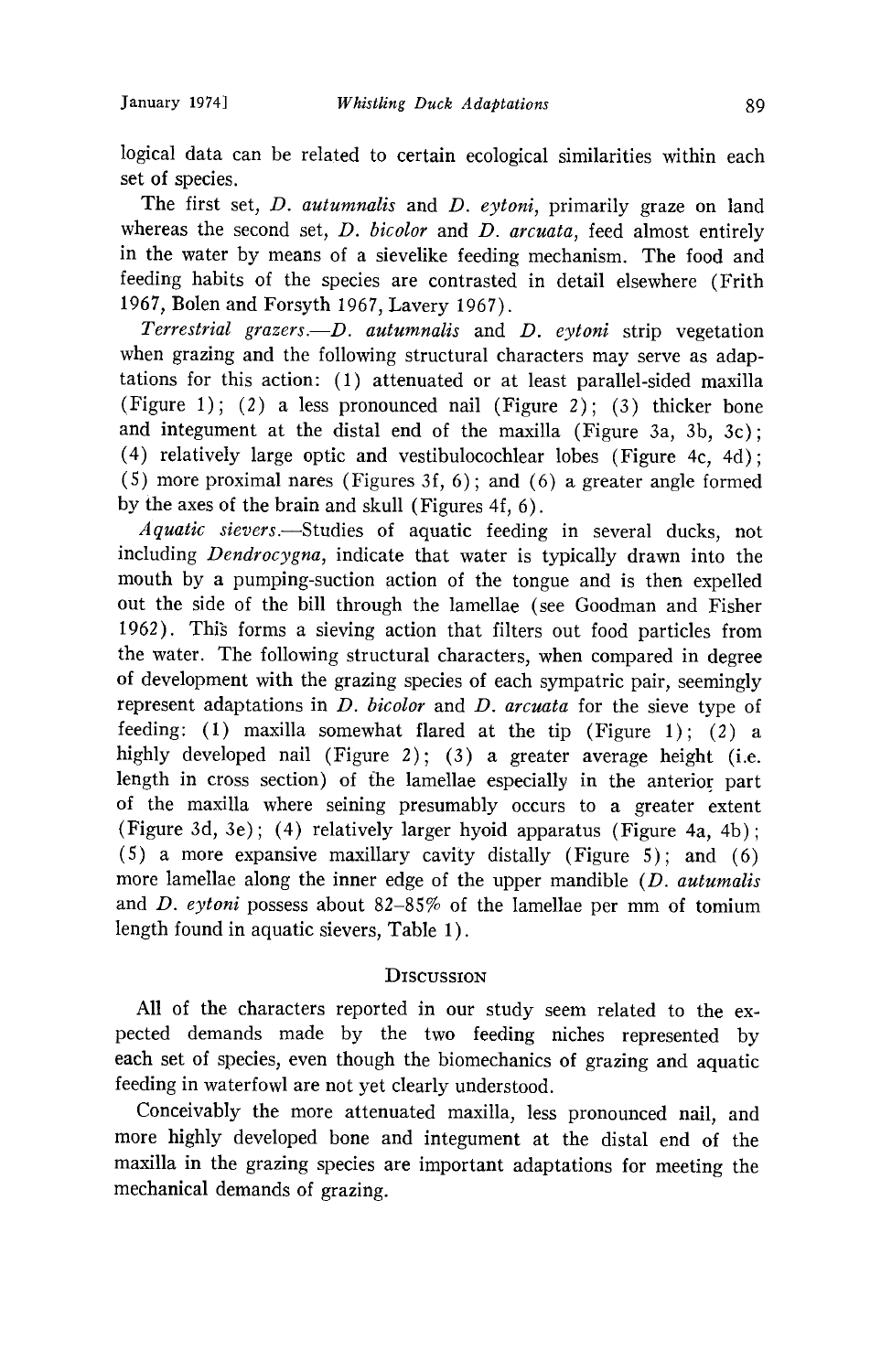| LAMELLAE NUMBER FOR FOUR SPECIES OF WHISTLING DUCKS' |                                   |   |                         |                     |                               |              |  |  |  |
|------------------------------------------------------|-----------------------------------|---|-------------------------|---------------------|-------------------------------|--------------|--|--|--|
| Pair                                                 | <b>Species</b>                    | N | Average no.<br>lamellae | Tomium<br>length mm | Lamellae/<br>tomium<br>length | Ratio<br>A/B |  |  |  |
|                                                      | A) D. autumnalis<br>B) D. bicolor |   | 52.2<br>62.5            | 54.4<br>53.5        | 0.96<br>1.17                  | 82           |  |  |  |
| 2                                                    | A) D. eytoni<br>$B)$ D. arcuata   | 2 | 48.3<br>58.5            | 46.7<br>48.5        | 1.03<br>1.21                  | 85           |  |  |  |

**TABLE 1** 

<sup>1</sup> Note similarities between the respective species within each set of dendrocygnids (e.g. *Lautumnalis* with *D. eytoni*) and the similarity between pairs of species.

**In the aquatic sievers, the relatively larger ceratohyal and basihyal that support musculature for moving the distal tongue bone (hyoglossal) suggest a greater capacity for flexing the tongue, due perhaps not only to the increased musculature, but also to a mechanical advantage from the relatively smaller hyoglossal. The more expansive maxillary cavity may increase the volume of the "pump" (although, alternatively, the smaller cavity in the two grazing species may be the result of a trend toward a more massive maxilla distally).** 

**In their revision of anatid taxonomy Delacour and Mayr (1945) recognized the adaptive nature of bill shapes in waterfowl; previously bill shape was often regarded as a morphological basis for distinguishing waterfowl taxa. Our examination of bill shape compared the area of the bill, taken from photographs, as a percentage of the total area encompassed by an imaginary rectangle determined by the bill's widest point and its length. This comparison, shown in Table 2, revealed remarkably similar results for each member of the same ecological set (i.e. 78% for D. autumnalis and 79% for D. eytoni). Moreover, there was likeness in the relative amount of divergence between each pair of species (91 vs. 94), although one pair is considerably larger than the other.** 

**Delacour (1954: 47) noted that all dendrocygnids are apparently rather nocturnal but that, among the eight species, D. autumnalis is the most nocturnal of the group. Hersloff et al. (1974) recently examined the visual sensitivity in D. autumnalis and found a preponderance of rods in its retinal structure. The relatively large optic and vestibulocochlear lobes in D. autumnalis and D. eytoni suggest that, as grazers, these species may exhibit somewhat greater optical and auditory abilities than do the tactile straining species, D. bicolor and D. arcuata, skills that may be useful for feeding at night. The significance of the greater angle formed by the axes of the brain and skull in the two grazing species is also not dear. Neither is there an apparent explanation for the more proximally situated nares in the grazing species. A relatively**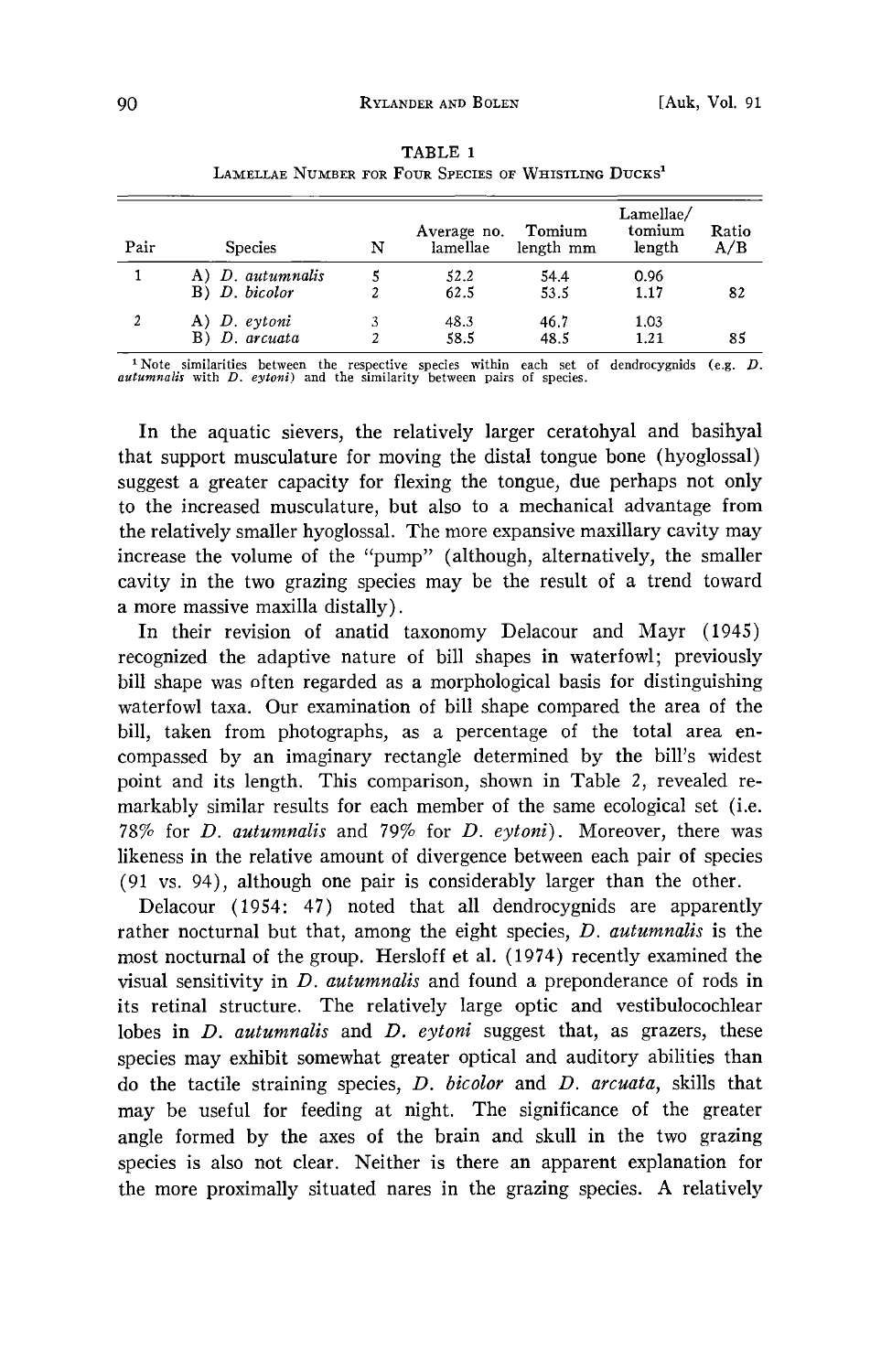

**Figure 4. Morphological characters in D. bicolor (vertical hatching), D. autumnalis (cross-hatching), D. arcuata (dots), and D. eytoni (horizontal hatching). The**  horizontal marker on the ordinate represents the following values:  $a = 0.30$ ;  $b = 0.1$ ;  $c = 0.3$ ;  $d = 0.02$ ;  $e = 0.1$ ;  $f = 100$  degrees. These graphs thus indicate (a) the ratio **between the area on the dorsal surface of the basihyal and the corresponding area of**  the hyoglossal; (b) the ratio between width of the ceratohyal at its widest part and the **area of the dorsal surface of the hyoglossal; (c) the volume of the cavity in the skull**  containing the optic lobe in relation to the area of the skull base  $($   $\equiv$  basitemporal plate, **p on Figure 6); (d) the same type of ratio as in c, but using the auditory lobe cavity instead of the optic lobe cavity; (e) the length of the vertical semicircular canal related to the area of the basitemporal plate; and (f) the angle xyz in Figure 6, xy**  being perpendicular to the spinal cord as it passes through the foramen magnum.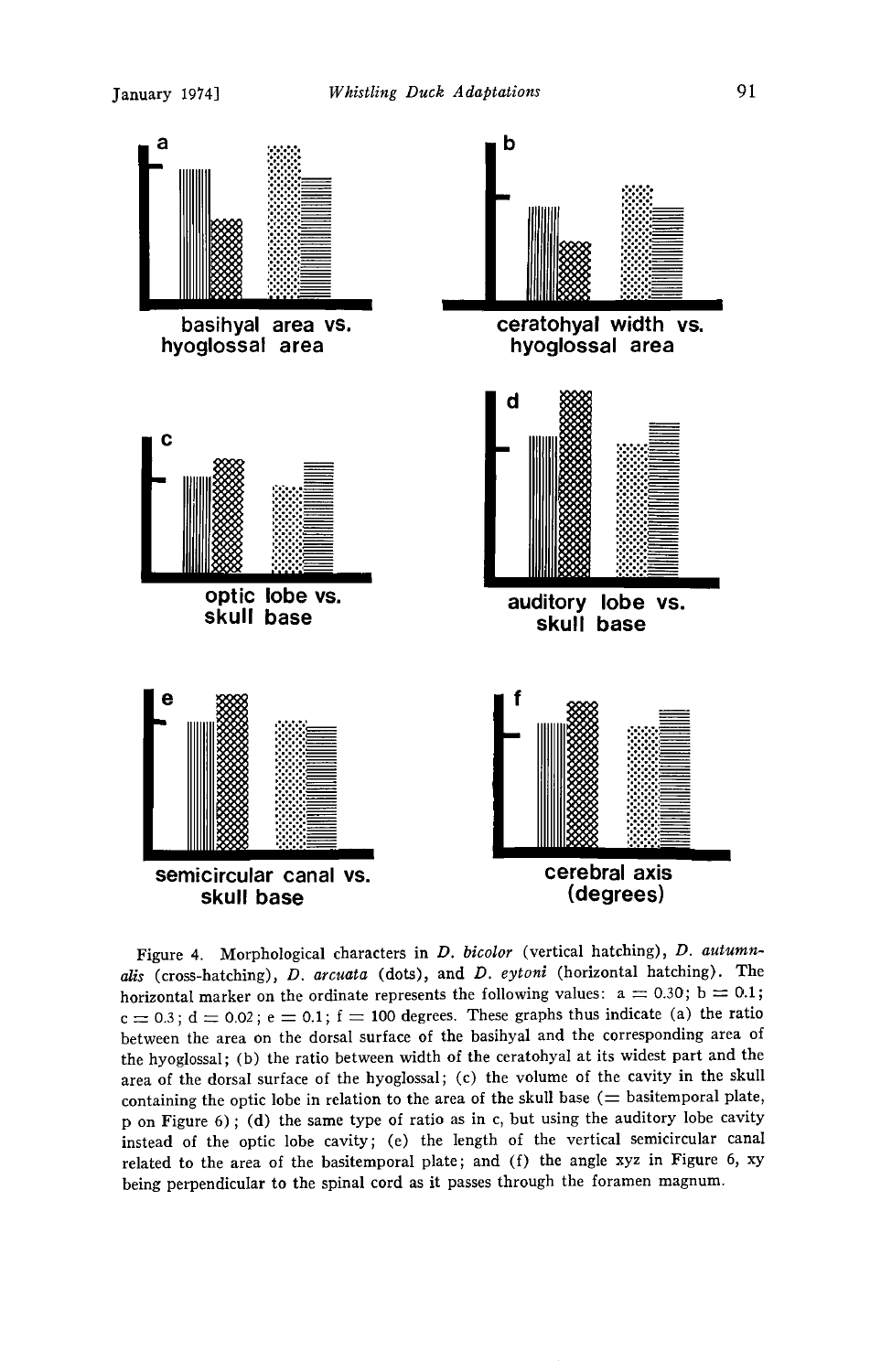| Pair | <b>Species</b>                      | Bill area      | Rectangle area | Percent<br>$\rm X/V$ | Ratio<br>A/B |
|------|-------------------------------------|----------------|----------------|----------------------|--------------|
|      | A) D. autumnalis<br>$B)$ D. bicolor | 43.25<br>42.00 | 55.20<br>48.59 | 78<br>86             | 91           |
| 2    | A) D. eytoni<br>$B)$ D. arcuata     | 27.12<br>33.75 | 34.20<br>40.18 | 79<br>84             | 94           |

**TABLE 2**  BILL AREA EXPRESSED AS THE PERCENTAGE OF AN IMAGINARY RECTANGLE ENCLOSING THE BILL<sup>1</sup>

<sup>1</sup> Note relative similarities between the respective species within each set of dendrocygnids (e.g. *L*) *autumnalis* with *D. eytoni*) and the similarity between pairs of species.

**longer olfactory passage in the aquatic forms could of course reduce the chances of inhalation of water, whereas more proximally situated nares in grazing species could conceivably protect the delicate nasal epithelium from accidental penetration and injury by coarse vegetation. While no direct evidence suggests that these differences in naris location serve such purposes, the data are remarkably consistent between the two sets of species we studied. The relatively large semicircular canals in D. autumnalis, most strikingly seen in the vertical canals (Figure 4e), are probably related to this species' unique perching habits; it is the only one of the four species we studied that regularly perches in trees, on wire fences, or other structures (see Rylander and Bolen 1970).** 



Figure 5. Profiles of the maxillary cavities of *D. eytoni*, *D. autumnalis*, *D.* **b{color, and D. arcuata prepared from photographs of clay impressions of the cavities.**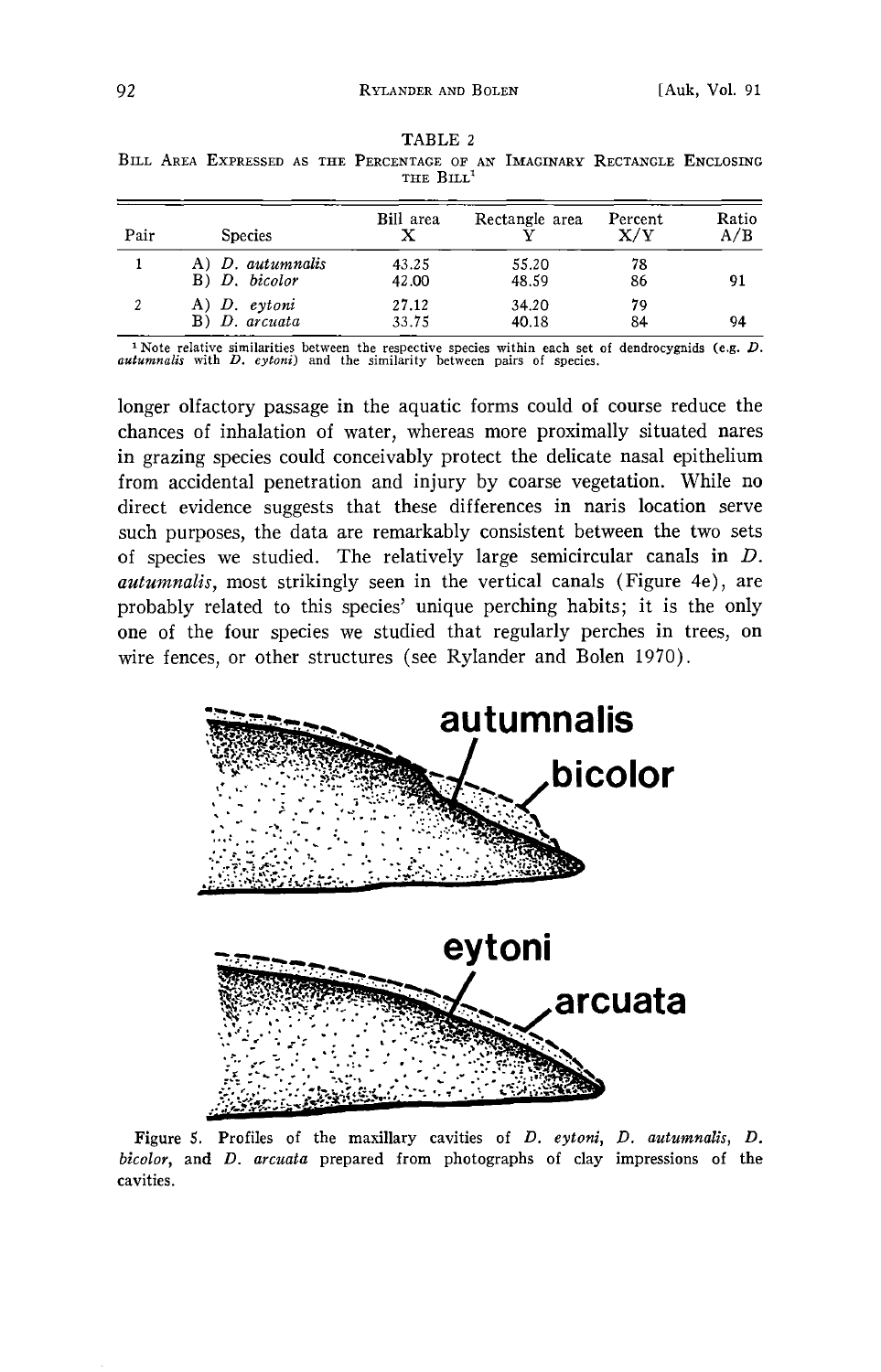

**Figure 6. Top: ventral view of skull, indicating the rectangle constructed to calculate data in Table 2, and basitemporal plate, p, the area of which was used to calculate ratios in Figure 4c, 4d, and 4e. Bottom: lateral view of skull, showing the distances aand b used to calculate ratios referred to in Figure 3f, and angle (xyz) formed by plane perpendicular to the axis of spinal cord at the foramen, and the axis of the skull as indicated.** 

**Caution must obviously be exercised when interpreting these morphological distinctions in terms of ecological differences. On the other hand, the two pairs of whistling ducks form distinctive sets on the basis of their locomotion and locomotor apparatus (Rylander and Bolen MS), and the case for parallel evolution in D. eytoni and D. autumnalis becomes even stronger as additional similarities are found that can be related to their niches. Rylander and Bolen (MS) have also discussed the phenetic relationships and the courses of evolution that D. autumnalis and D. eytoni may have followed to their present status.** 

### **ACKNOWLEDGMENTS**

We are indebted to Harry J. Frith, C.S.I.R.O., Canberra, Australia, for specimens **of D. arcuata and D. eytoni, and to Kirke King and Edward Fllckenger, U.S.**  Fish and Wildlife Service, Victoria, Texas, for *D. bicolor* specimens. The Texas **Parks and Wildlife Department and the U.S. Fish and Wildlife Service kindly**  authorized collection of *D. autumnalis* specimens in southern Texas. Becky W. **Bolen prepared the drawings in Figures 5 and 6.**